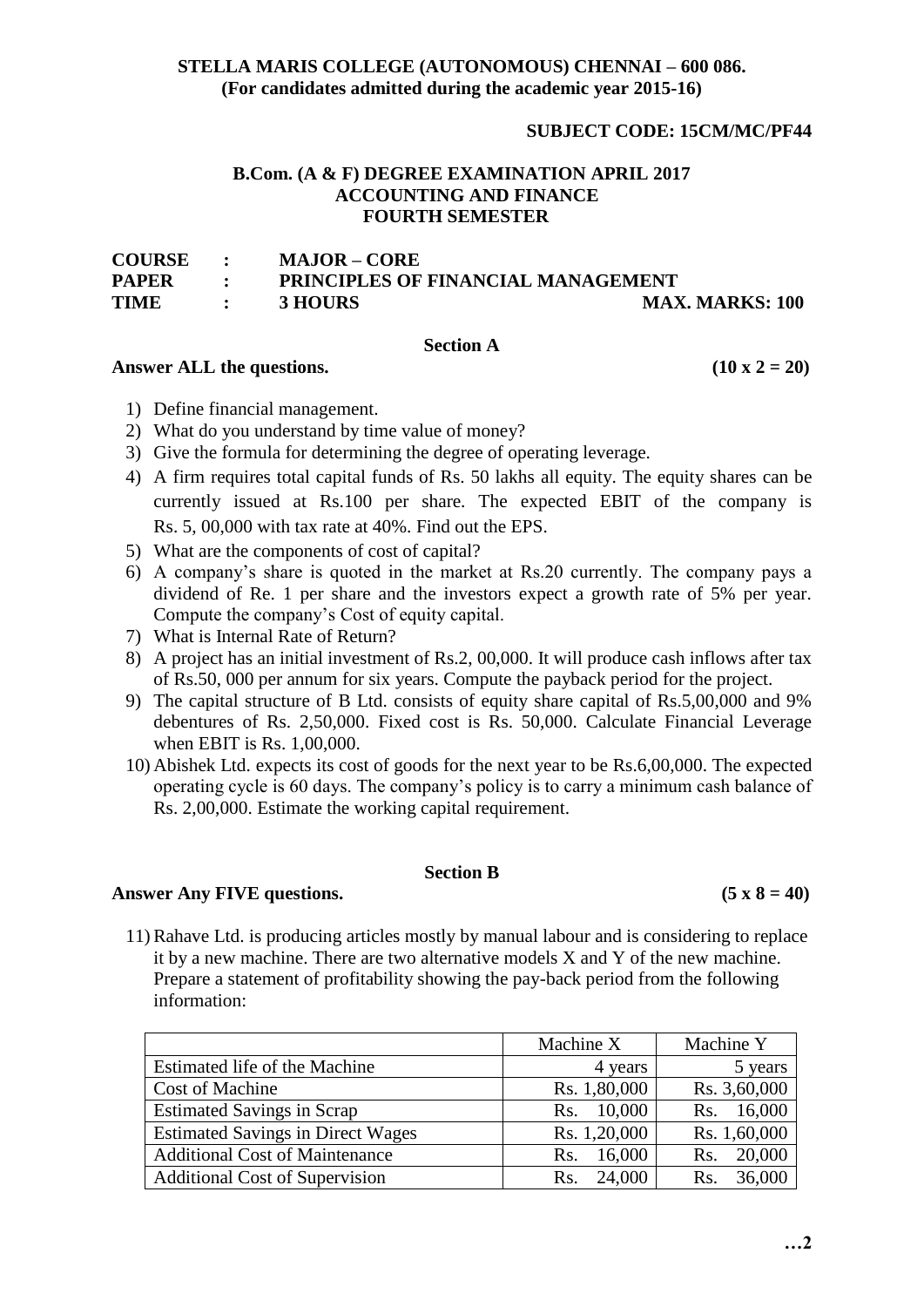12) a) The capital structure of ABC Ltd. consist of the following securities: 10% Preference Share Capital Rs. 1,00,00,000 Equity Share Capital (Rs.10/share) Rs. 1,00,00,000 The amount of operating profit is Rs. 60,00,000. The company is in the 50% tax bracket. You are required to calculate the financial leverage of the company. What would be

the new financial leverage if the operating profit increases to Rs. 90,00,000.<br>From the following information, compute operating leverage of a firm verage of a firm.

|                | b) From the following information, compute operating lev |
|----------------|----------------------------------------------------------|
| <b>Sales</b>   | 1,20,000 units @Rs. 1.75 per unit.                       |
| Variable costs | 0.60 paisa per unit.                                     |
| Fixed cost     | Rs. 25,000.                                              |

13) Calculate the operating leverage, financial leverage and the combined leverage for the following firms and interpret the results:

| Outputs (units)              | 3,00,000 | 75,000   | 5,00,000 |
|------------------------------|----------|----------|----------|
| Fixed cost (Rs.)             | 3,50,000 | 7,00,000 | 75,000   |
| Variable cost per unit (Rs.) |          | 7.50     | 0.10     |
| Interest expenses (Rs.)      | 25,000   | 40,000   |          |
| Unit selling price (Rs.)     | 3        | 25       | 0.50     |

- 14) Excel Industrial Ltd. has assets of Rs. 1, 60,000 which has been financed with Rs. 52,000 of debt and Rs.90,000 of equity and a general reserve of Rs. 18,000. The firm's total profits after interest and taxes for the year ended  $31<sup>st</sup>$  March 2007 were Rs.13,500. It pays 8% interest on borrowed funds and is in the 50% tax bracket. It has 900 equity shares of Rs.100 each selling at a market price of Rs.120 per share. Calculate weighted average cost of capital.
- 15) A firm issues debentures of Rs.1,00,000 and realizes Rs. 98,000 after allowing 2% commission to brokers. Debentures carry interest rate of 10%. The debentures are due for maturity at the end of  $10<sup>th</sup>$  year at par. Calculate cost of debt.
- 16) From the following information relating to Perara Ltd., calculate a) Operating cycle b) Number of operating cycles in a year assuming a 360 day year, and c) average working capital required, if annual cash operating expenses are Rs. 150 lakh.

| Stock holding: Raw materials   | $: 2$ months        |
|--------------------------------|---------------------|
| WIP                            | $: 15 \text{ days}$ |
| Finished goods                 | $: 1$ month         |
| Average debt collection period | $: 2$ months        |
| Average payment period         | : $45 \text{ days}$ |

17) From the following information extracted from the books of a manufacturing company, compute the operating cycle in days: Period covered: 365 days

Average period of credit allowed by suppliers: 16 days

| Average total of debtors outstanding | 4,80,000    |
|--------------------------------------|-------------|
| Raw materials consumption            | 44,00,000   |
| Total production cost                | 1,00,00,000 |
| Total cost of sales                  | 1,05,00,000 |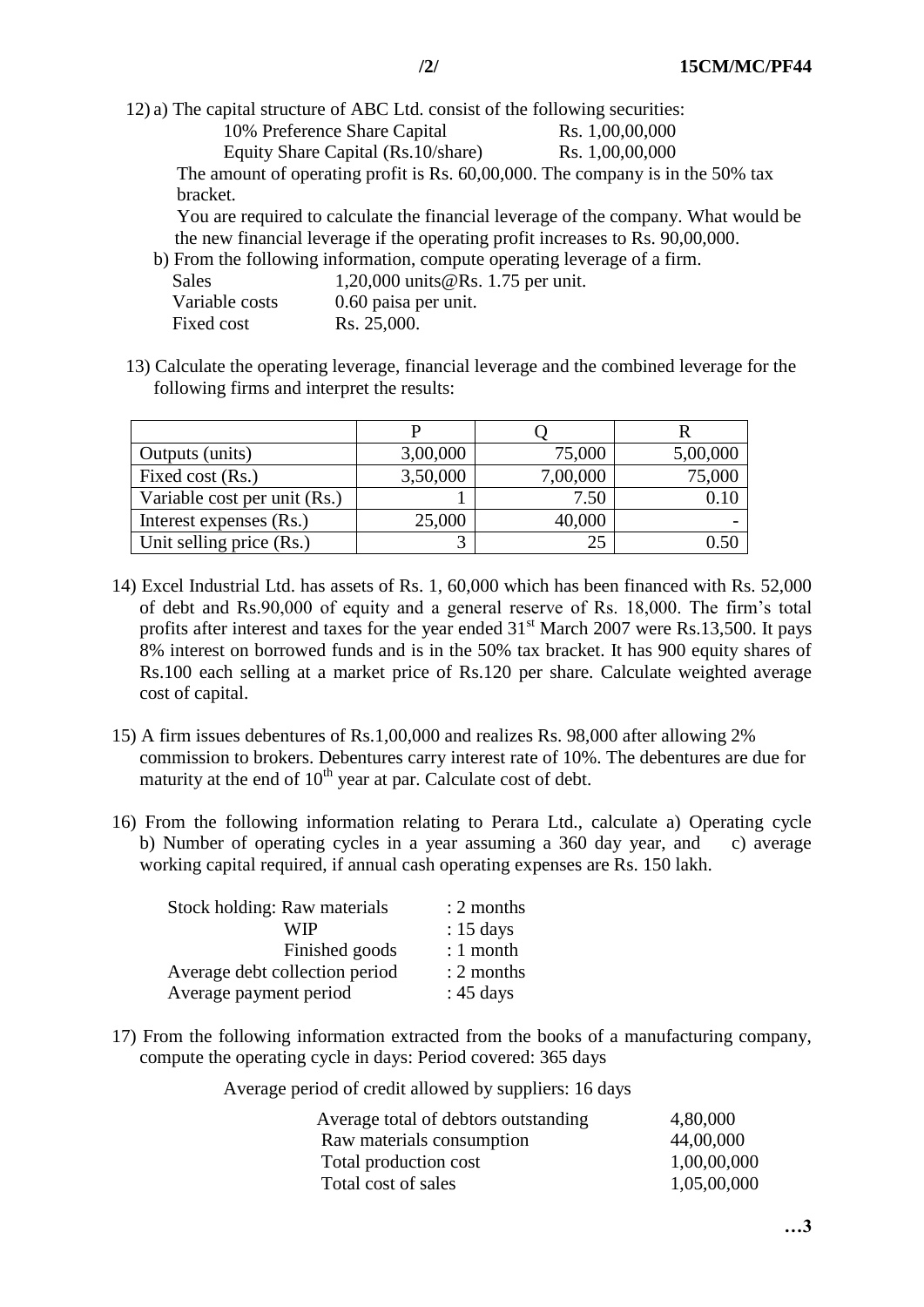| Sales for the year                 | 1,60,00,000 |
|------------------------------------|-------------|
| Value of Average stock maintained: |             |
| Raw materials                      | 3,20,000    |
| Work-in-progress                   | 3,50,000    |
| Finished goods                     | 2,60,000    |

### **Section C**

### Answer Any TWO questions.  $(2 \times 20 = 40)$

18) From the following capital structure of a company, compute the overall cost of capital using i) Book value weights and ii) Market value weights

|                          | Book value | Market value |
|--------------------------|------------|--------------|
|                          | Rs.        | Rs.          |
| Equity share capital     | 45,000     | 90,000       |
| (Rs. 10 per share)       |            |              |
| Retained earnings        | 15,000     |              |
| Preference share capital | 10,000     | 10,000       |
| Debentures               | 30,000     | 30,000       |

The after tax cost of different sources of finance is as follows:

| Equity share capital     | :14%   |
|--------------------------|--------|
| <b>Retained earnings</b> | : 13%  |
| Preference share capital | :10%   |
| Debentures               | $:5\%$ |

19) Cost sheet of a company provides the following particulars:

| Elements of cost: Raw materials | $:40\%$ , |
|---------------------------------|-----------|
| Labour                          | $:10\%$   |
| Overheads                       | $:30\%$   |
|                                 |           |

The following particulars are also available:

- i) Raw materials remain in stock for 6 weeks
- ii) Processing time : 4 weeks
- iii) Finished goods are in stock for 5 weeks
- iv) Period of credit allowed to debtors : 10 weeks
- v) Lag in payment of wages : 2 weeks
- vi) Period of credit allowed by creditors : 4 weeks
- vii) Selling price : Rs.50 per unit

viii) Production in units: 13,000 p.a.

Prepare an estimate of working capital requirement.

20) Anbu Co. Ltd., is considering the purchase of a new machine. Two alternative machines (X and Y) have been suggested each costing Rs. 4, 00,000. Earnings after taxation are expected to be as follows: